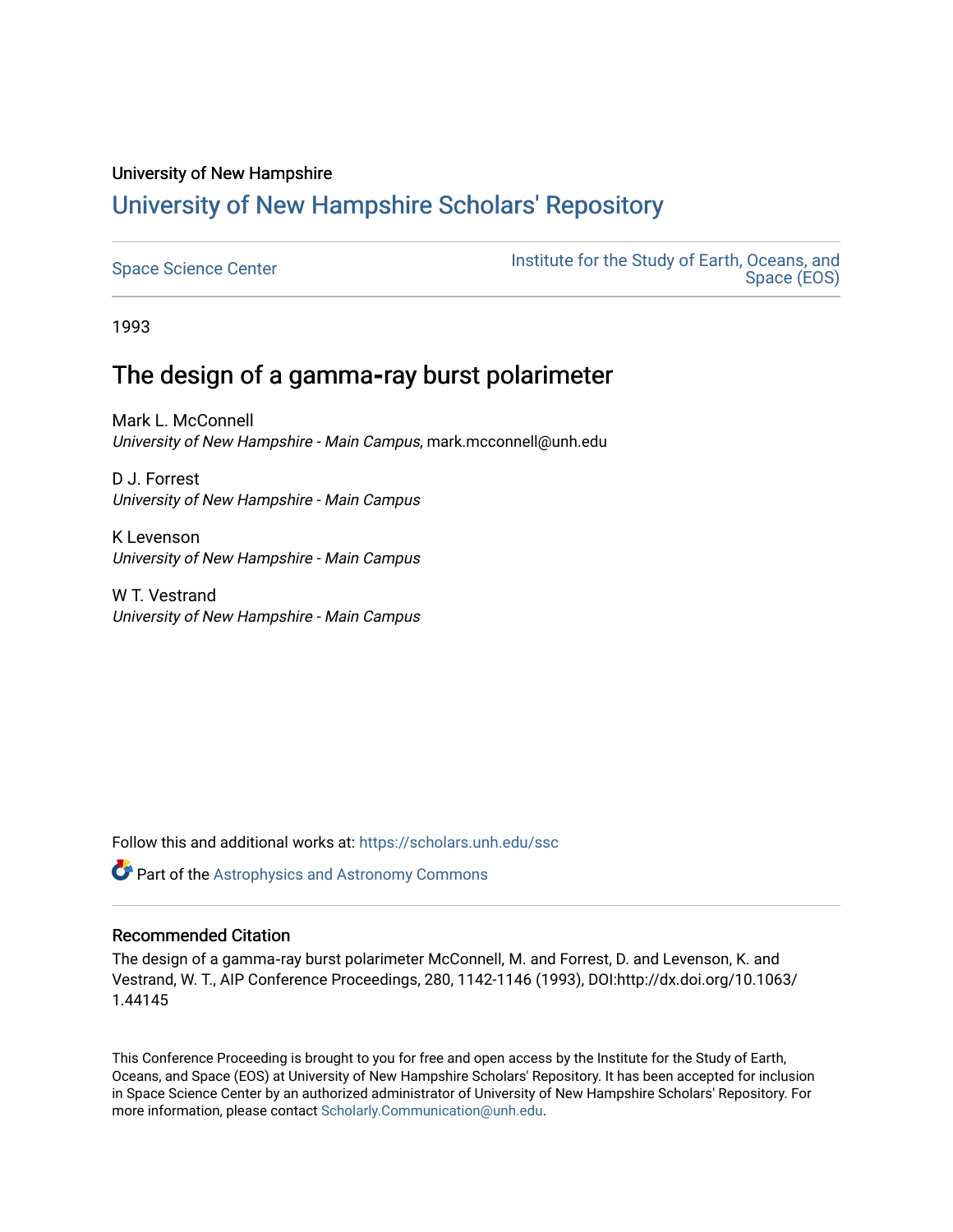



## **The design of a gammaray burst polarimeter**

[M. McConnell](http://scitation.aip.org/search?value1=M.+McConnell&option1=author), [D. Forrest](http://scitation.aip.org/search?value1=D.+Forrest&option1=author), [K. Levenson](http://scitation.aip.org/search?value1=K.+Levenson&option1=author), and [W. T. Vestrand](http://scitation.aip.org/search?value1=W.+T.+Vestrand&option1=author)

Citation: [AIP Conference Proceedings](http://scitation.aip.org/content/aip/proceeding/aipcp?ver=pdfcov) **280**, 1142 (1993); doi: 10.1063/1.44145 View online: <http://dx.doi.org/10.1063/1.44145> View Table of Contents: <http://scitation.aip.org/content/aip/proceeding/aipcp/280?ver=pdfcov> Published by the [AIP Publishing](http://scitation.aip.org/content/aip?ver=pdfcov)

**Articles you may be interested in** [The spectroscopy of classical gammaray bursts](http://scitation.aip.org/content/aip/proceeding/aipcp/10.1063/1.50248?ver=pdfcov) AIP Conf. Proc. **366**, 206 (1996); 10.1063/1.50248

[Exploration of bimodality in gammaray burst duration and hardness distributions](http://scitation.aip.org/content/aip/proceeding/aipcp/10.1063/1.45913?ver=pdfcov) AIP Conf. Proc. **307**, 172 (1994); 10.1063/1.45913

[DMSP satellites as gammaray burst detectors](http://scitation.aip.org/content/aip/proceeding/aipcp/10.1063/1.45893?ver=pdfcov) AIP Conf. Proc. **307**, 34 (1994); 10.1063/1.45893

[The color of gammaray bursts](http://scitation.aip.org/content/aip/proceeding/aipcp/10.1063/1.45887?ver=pdfcov) AIP Conf. Proc. **307**, 323 (1994); 10.1063/1.45887

[Spectral variations in gammaray bursts](http://scitation.aip.org/content/aip/proceeding/aipcp/10.1063/1.42823?ver=pdfcov) AIP Conf. Proc. **265**, 195 (1991); 10.1063/1.42823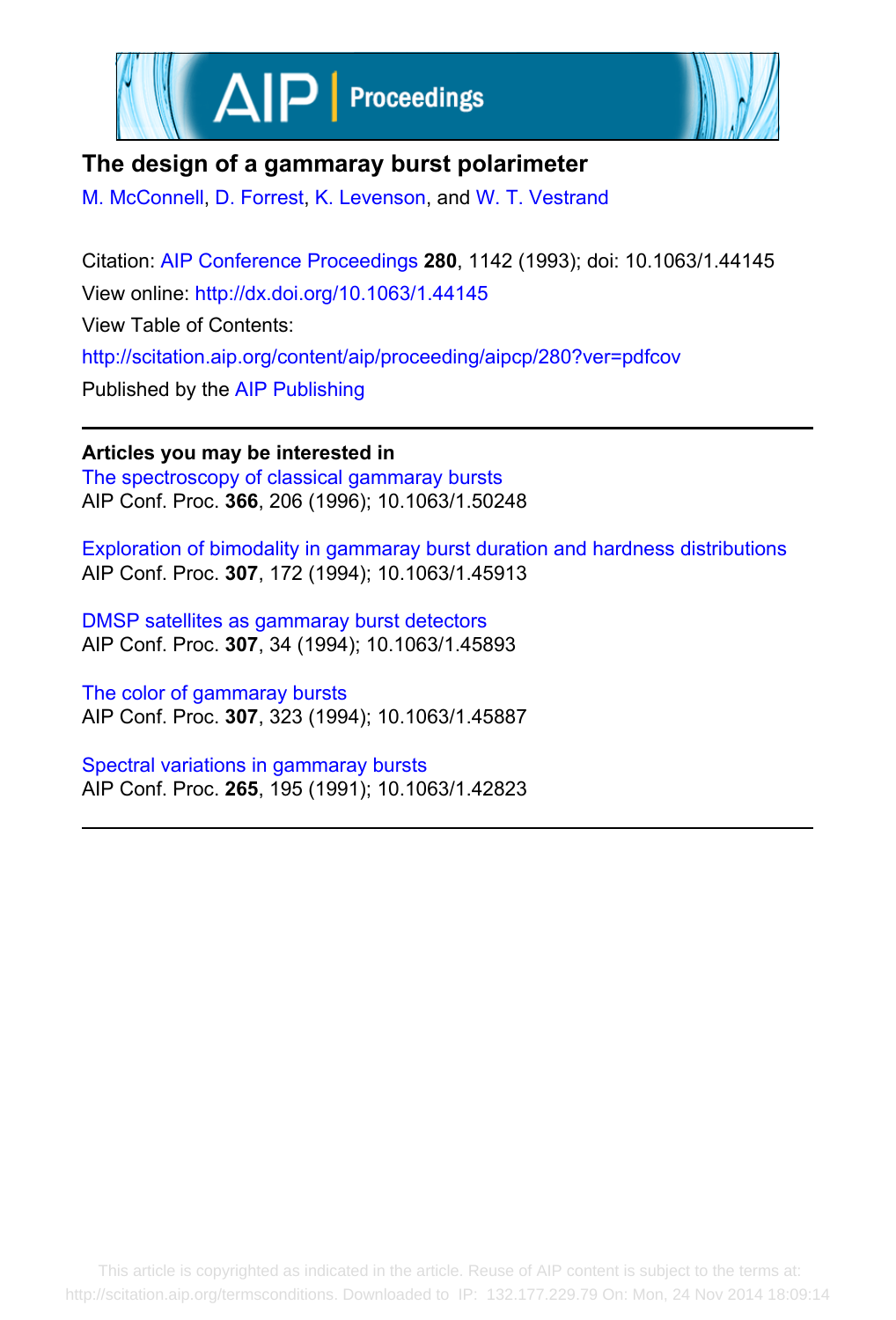#### THE DESIGN OF A GAMMA-RAY BURST POLARIMETER

M. McConnell, D. Forrest, K. Levenson and W.T. Vestrand Space Science Center, University of New Hampshire, Durham, NH 03824

#### ABSTRACT

The study of the polarization properties of the gamma-ray bursts is the one remaining unexplored avenue of research which may help to answer some of the fundamental problems regarding the nature of these mysterious objects. We have designed an instrument to measure linear polarization in cosmic gamma-ray bursts at energies >50 keV. Here we describe the design of this instrument, which we call the Gamma-RAy burst Polarimeter Experiment (GRAPE).

#### INTRODUCTION

The nature of the gamma-ray burst sources has remained a mystery ever since their discovery some 25 years ago. Even after the best efforts of scores of researchers, there is no consensus regarding their origin. The latest results from the Compton Gamma-Ray Observatory (CGRO) have served to heighten the interest in this problem without offering any fundamental answers as to their origin.

When it comes to the study of electromagnetic radiation, there are four measurements which an observer can make (all as a function of time). In the context of gamma-ray burst studies, these are: 1) the source location; 2) the source spectrum (distribution of photon energies); 3) the source intensity (spectrum normalization); and 4) the source polarization. All studies of gamma-ray bursts to date have involved the first three types of measurements. Since these data have not yet yielded any clear fundamental answers as to the nature of the bursts, we contend that an additional piece of information may be required. The only additional piece of information which is available to the observer is that of the polarization of the radiation.

A few authors have discussed polarization effects in the context of burst models. For example, Mitrofanov and Pozanenko<sup>1</sup> have discussed the polarization inherent in cyclotron emission in a strong magnetic field; they predict a polarization fraction of -80% near 100 keV for a typical neutron star environment. Bisnovatyi-Kogan<sup>2</sup> has noted that the measurement of polarization in the observed spectral lines would help to determine the exact nature of the line emission. Baring3 has examined the polarization produced via magnetic photon splitting; a maximum polarization fraction of about 43% is possible with this mechanism.

At present, there is no gamma-ray experiment that we know of which is presently in operation or in the planning stages whose major emphasis is the measurement of polarization. The COMPTEL instrument

#### 1142 © 1993 American Institute of Physics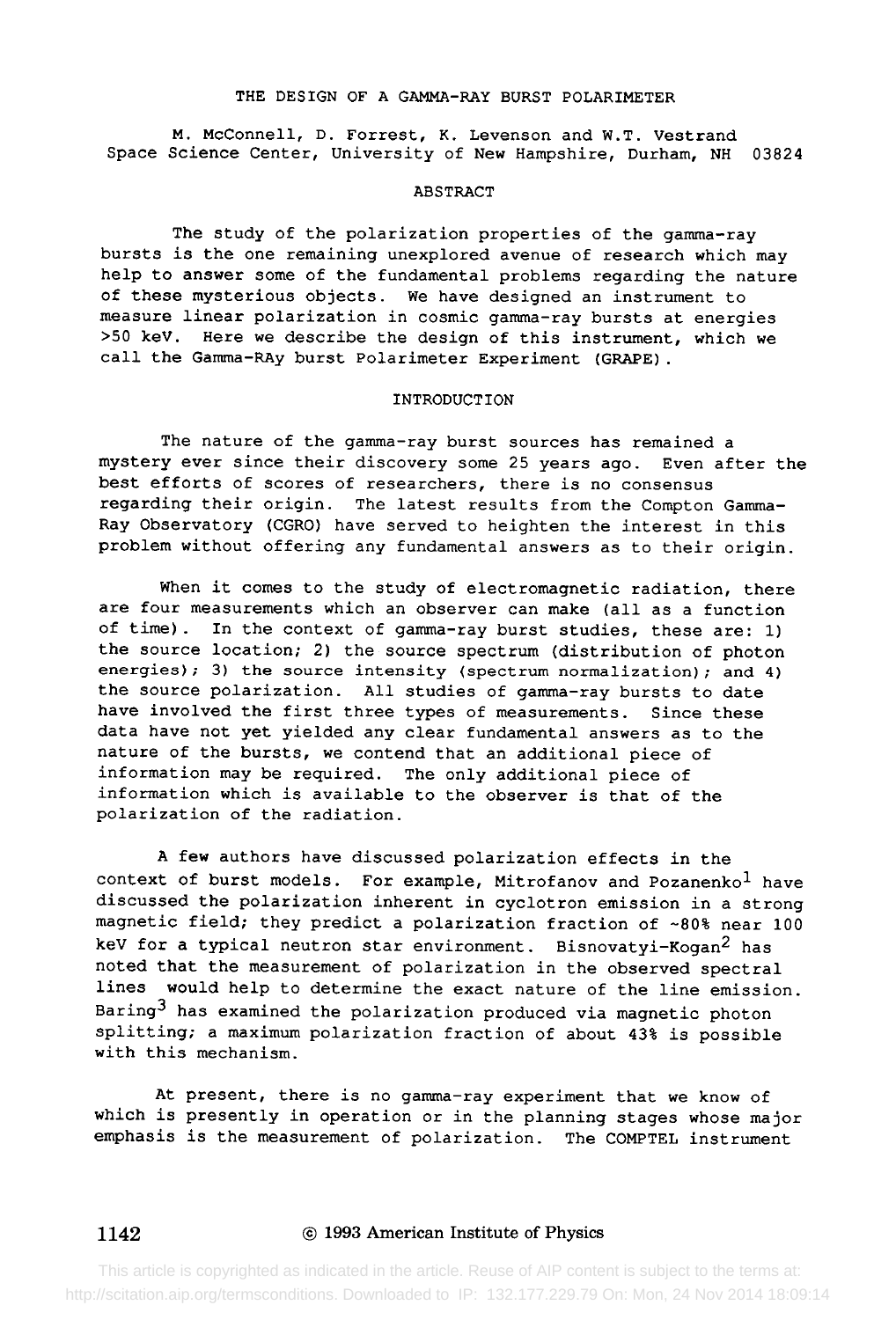on  $GRO<sup>4</sup>$ , for example, has only marginal capabilities for detecting polarized emission due to an inefficient geometry (the major drawback for measuring polarization with traditional Compton telescopes). Some of the proposed concepts (such as  $TTTS<sup>5</sup>$ ) include the capability for polarization measurements, but once again, they are not optimized for that purpose.

The prototype GRAPE design has been developed within the context of a long-duration balloon platform. However, the modular nature of this experiment will also facilitate its use as an add-on experiment for satellite platforms. In addition, the simplicity of this design, along with its minimal pointing and service requirements, would make such an experiment ideally suited for deployment on Space Station Freedom.

#### POLARIMETER BASICS

The measurement of linear polarization at hard x-ray and gammaray energies is based on the fact that the Compton scattering crosssection is a function of angle from the electric field vector. In particular, the scattering cross-section is a maximum for photons scattered perpendicular to the electric field vector and it is a minimum for photons scattered parallel to the electric field vector. The ratio between the minimum and the maximum scattering cross sections gives a good indication of how effective this approach may be. Although this ratio is quite high (-65) at 100 keV, the ratio decreases rapidly at energies above 500 keV (-5 at 500 keV). This makes this technique increasingly difficult at MeV energies.

#### THE POLARIMETER MODULE

GRAPE is designed as a modular experiment, consisting of a number of independent polarimeters. The basic principle of the GRAPE design is to scatter photons from a low-Z plastic scintillator into a high-Z NaI(Tl) scintillator which is capable of absorbing the remaining photon energy with a high probability. A single polarimeter module consists of a ring of individual plastic scintillators surrounding the NaI(Tl) absorber, as shown in Figure 1. The NaI(T1) detector is cylindrical, 7.6 cm in diameter and 7.6 cm long. Each plastic scattering element (in the present design) is 7.6 cm long and 3 cm thick. A complete module measures 25 cm x 25 cm in size.

The goal is to measure the azimuthal distribution of the photons scattered into the central detector. This distribution is determined by recording the coincidence events between each of the 12 scattering elements and the central detector. This provides a set of 12 energy-loss spectra which can be used to measure the polarization of the incident flux as a function of energy.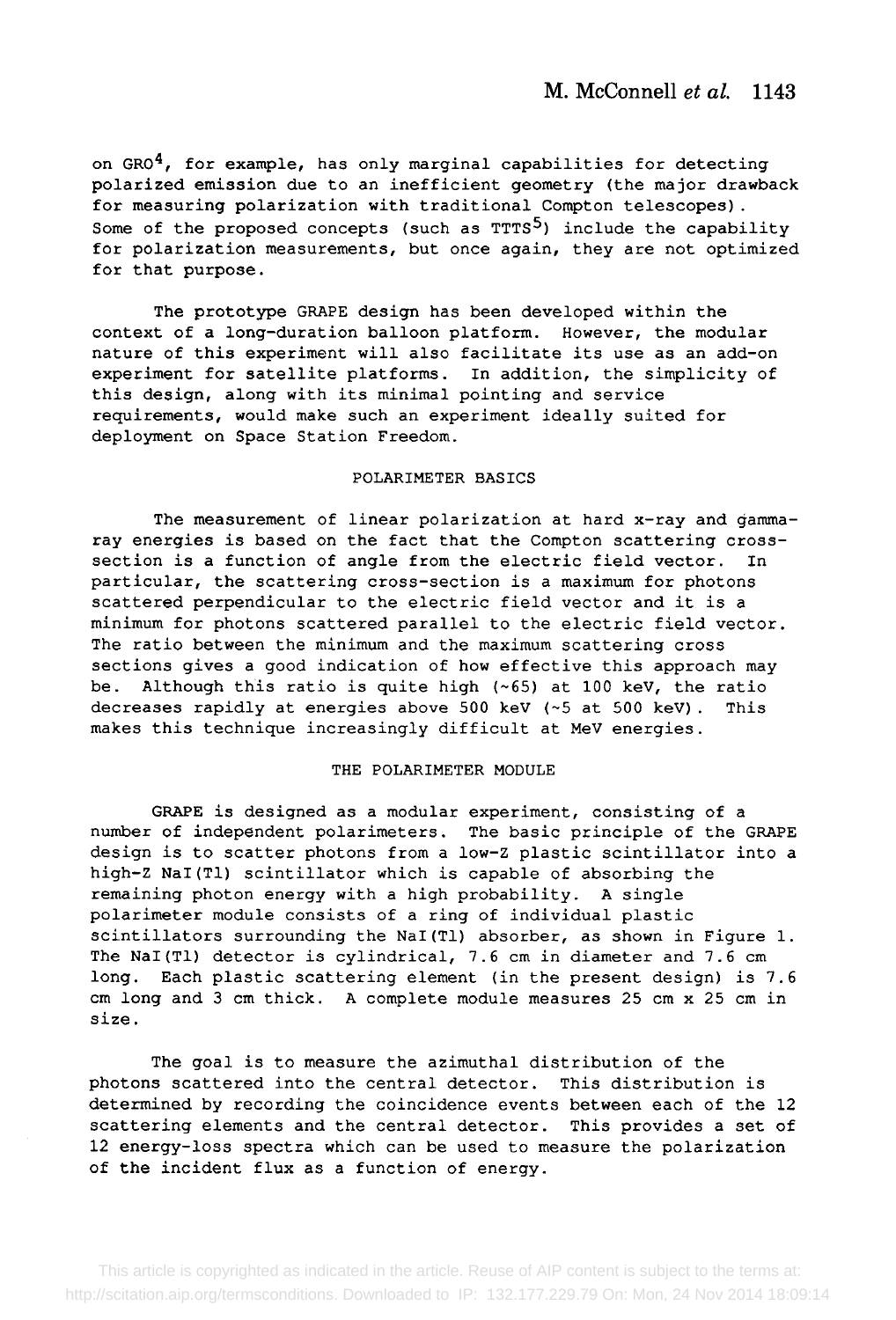### 1144 The Design of a Gamma-Ray Burst Polarimeter



Figure 1. Schematic diagram of a single GRAPE module showing the ring of plastic scintillators which act to scatter incident photons into the central NaI(T1) detector. In the baseline design, the NaI(Tl) detector is 7.6 cm in diameter by 7.6 cm long. The plastic scattering elements are 3 cm thick. The plastic detectors are centered on a radius of 11.3 cm.

We define the measured polarization in terms of the modulation factor,

$$
P(E_{\gamma}, \theta) = \frac{S_{\max}(E_{\gamma}, \theta) - S_{\min}(E_{\gamma}, \theta)}{S_{\max}(E_{\gamma}, \theta) + S_{\min}(E_{\gamma}, \theta)}
$$

where S refers to the effective area of a single NaI (T1) -plastic scattering pair at incident energy  $E_Y$  and incident angle  $\theta$ . In this expression, the maximium and minimum values refer to the maximum and minimum of the azimuthal variations. The detection properties inherent in this expression have been studied in detail with a series of Monte Carlo simulations. These simulations employed a modified version of the CERN GEANT code (modified to properly handle polarized photons) .

The results of these simulations are shown in Figures 2 and 3. Figure 2 shows the effect of increasing incident energy on the measured azimuthal variations (for an incidence angle of  $0^{\circ}$ ). Figure 3 shows the effect of increasing the incidence angle (for an incident energy of 100 key). In all cases, the response both to 100% linearly polarized radiation and to unpolarized radiation is shown. Solid

| TABLE I.<br>Monte Carlo Results |                                |                                    |                                  |        | fit to the data.<br>Some of these                                                                                                                                                                                                           |
|---------------------------------|--------------------------------|------------------------------------|----------------------------------|--------|---------------------------------------------------------------------------------------------------------------------------------------------------------------------------------------------------------------------------------------------|
| Energy<br>(keV)                 | $S_{T}$ (NaI)<br>$\text{cm}^2$ | $S_{T}$ (plast)<br>cm <sup>2</sup> | $S_{T}$ (coinc)<br>$\text{cm}^2$ | P      | results are also<br>given in Table I<br>(where ST refers to<br>the summed total of<br>all elements in a<br>single module). We<br>conclude from these<br>simulations that: 1)<br>there is significant<br>efficiency at<br>energies up to 500 |
| 50                              | 6.5                            | 153                                | 4.1                              | 71%    |                                                                                                                                                                                                                                             |
| 100                             | 6.4                            | 146                                | 4.2                              | 71%    |                                                                                                                                                                                                                                             |
| 200                             | 10.2                           | 133                                | 3.6                              | 73%    |                                                                                                                                                                                                                                             |
| 300                             | 23.8                           | 125                                | 3.1                              | 64%    |                                                                                                                                                                                                                                             |
| 400                             | 31.6                           | 117                                | 2.9                              | 63%    |                                                                                                                                                                                                                                             |
| 500                             | 35.3                           | 111                                | 2.6                              | 59%    |                                                                                                                                                                                                                                             |
| 700                             | 36.9                           | 101                                | 2.3                              | 47%    |                                                                                                                                                                                                                                             |
| 900                             | 35.6                           | 93                                 | 1.8                              | $33\%$ |                                                                                                                                                                                                                                             |

lines represent a fit to the data. Some of these results are also given in Table I (where ST refers to the summed total of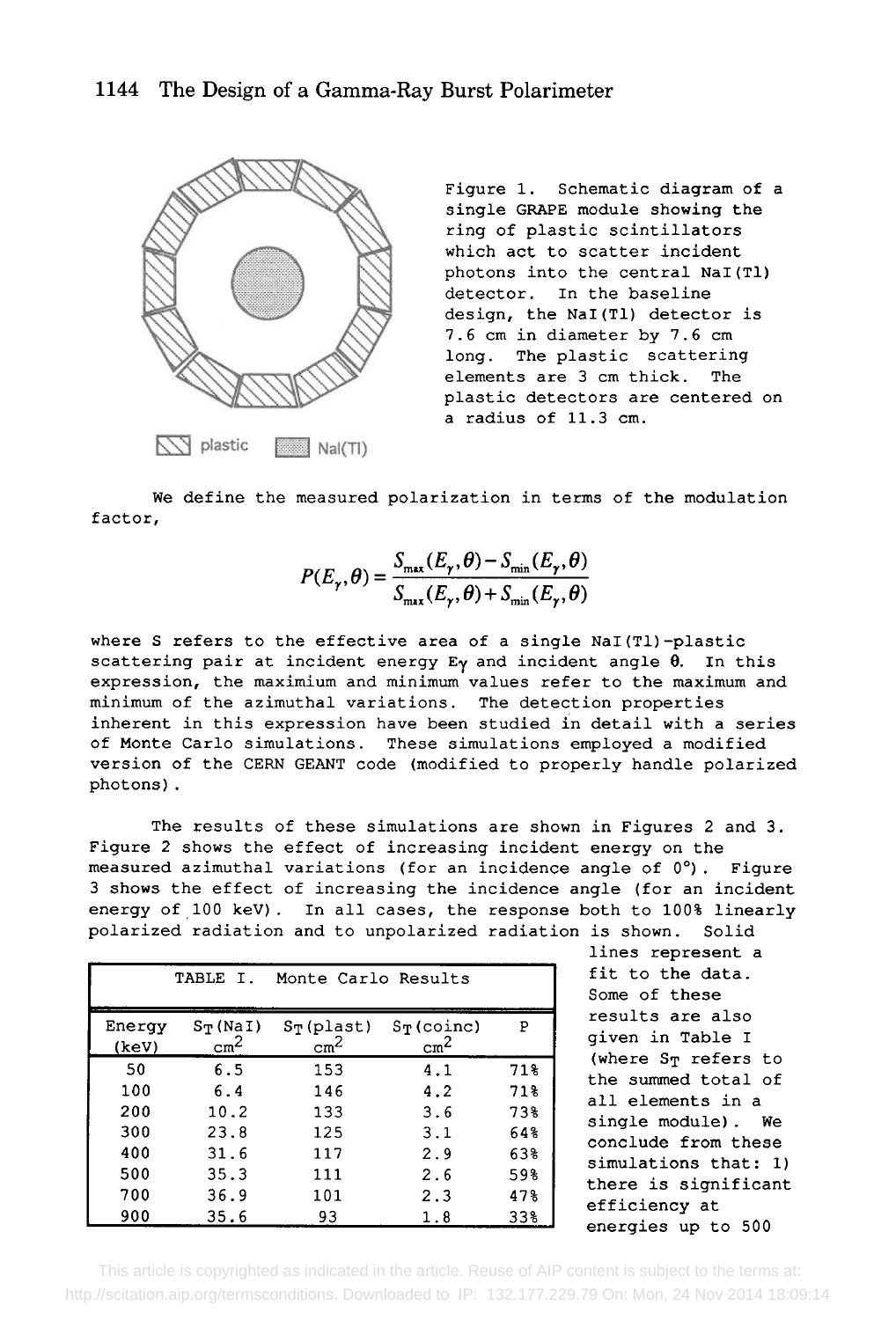

keV; and 2) there is a clear polarization signal even at  $30^{\circ}$  offaxis, thus providing for an effective FOV of ~1 steradian.

Figure 2. The modulation as a function of incident energy expressed as effective area per scattering pair. In each case, the response to both 100% polarized flux (circles) and unpolarized flux (triangles) is shown. Errors are roughly the size of the plot symbols.